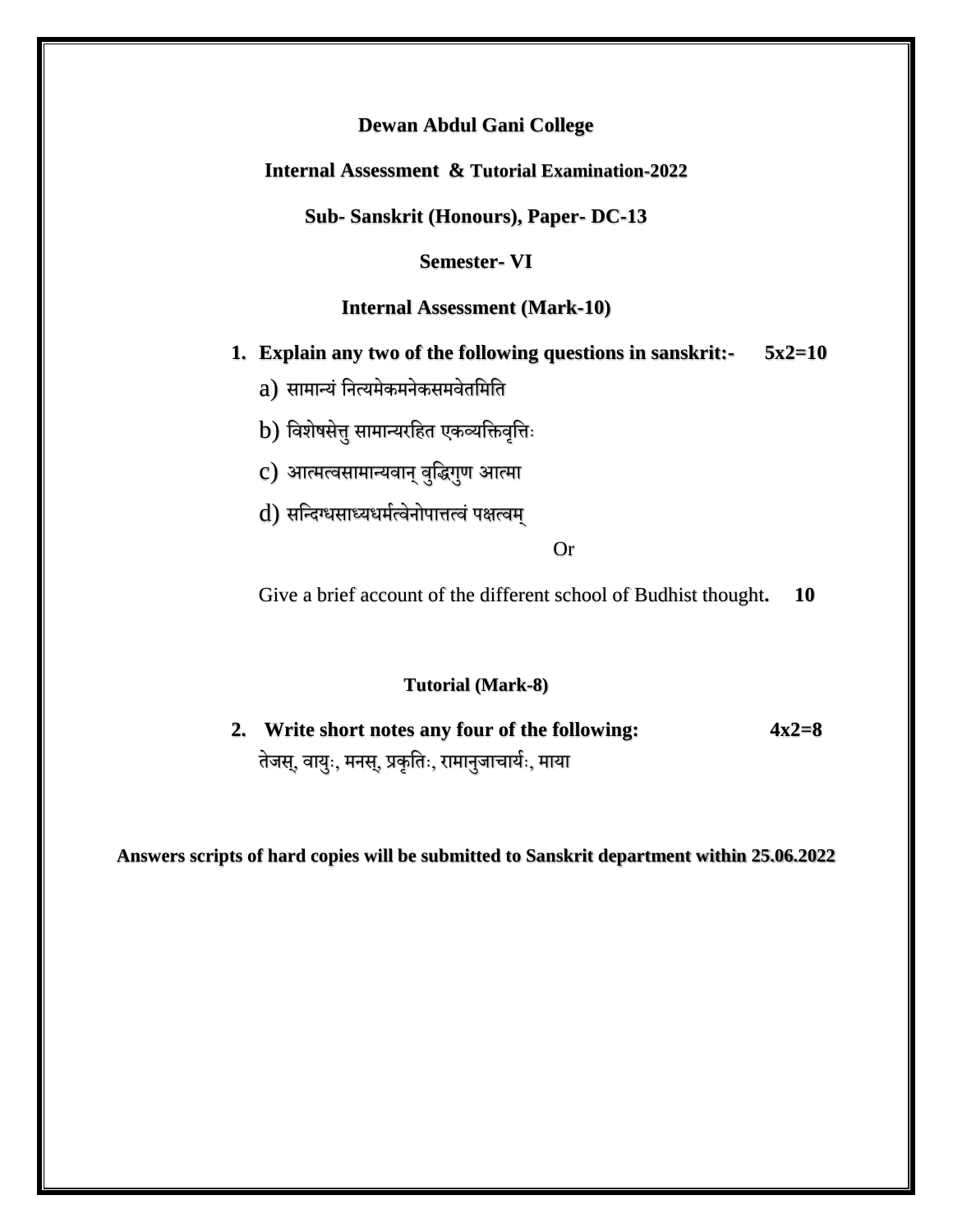# **Internal Assessment & Tutorial Examination-2022**

# **Sub- Sanskrit (Honours), Paper- DC-14**

# **Semester- VI**

# **Internal Assessment (Mark-10)**

| 1. Explain any one of the following sutras in Sanskrit.      | $4x1=4$ |
|--------------------------------------------------------------|---------|
| a) गोस्त्रियोरुपसर्जनस्य                                     |         |
| $\mathbf b$ ) बिशेषणं बिशेष्येण बहुलम्                       |         |
| 2. Explain any one of the following pankti.                  | $4x1=4$ |
| a)  तदर्थेन प्रकृतिविकृतिभाव एव वलिरक्षितग्रहणात् ज्ञापकात्  |         |
| b) राजपूजितः इत्यादौ तु भूते क्तान्तेन सह तृतीयान्तस्य समासः |         |
| 3. Write resulting forms with sutras (any one):              | $2x1=2$ |
| प्रत्यर्थम्, त्रिभुवनम्, चित्रगुः                            |         |
| <b>Tutorial (Mark-8)</b>                                     |         |

# **4. Write short note any two of the following.** त्रिसूत्रम्, धातुसाम्यम्, आदानकालः, विसर्गकालः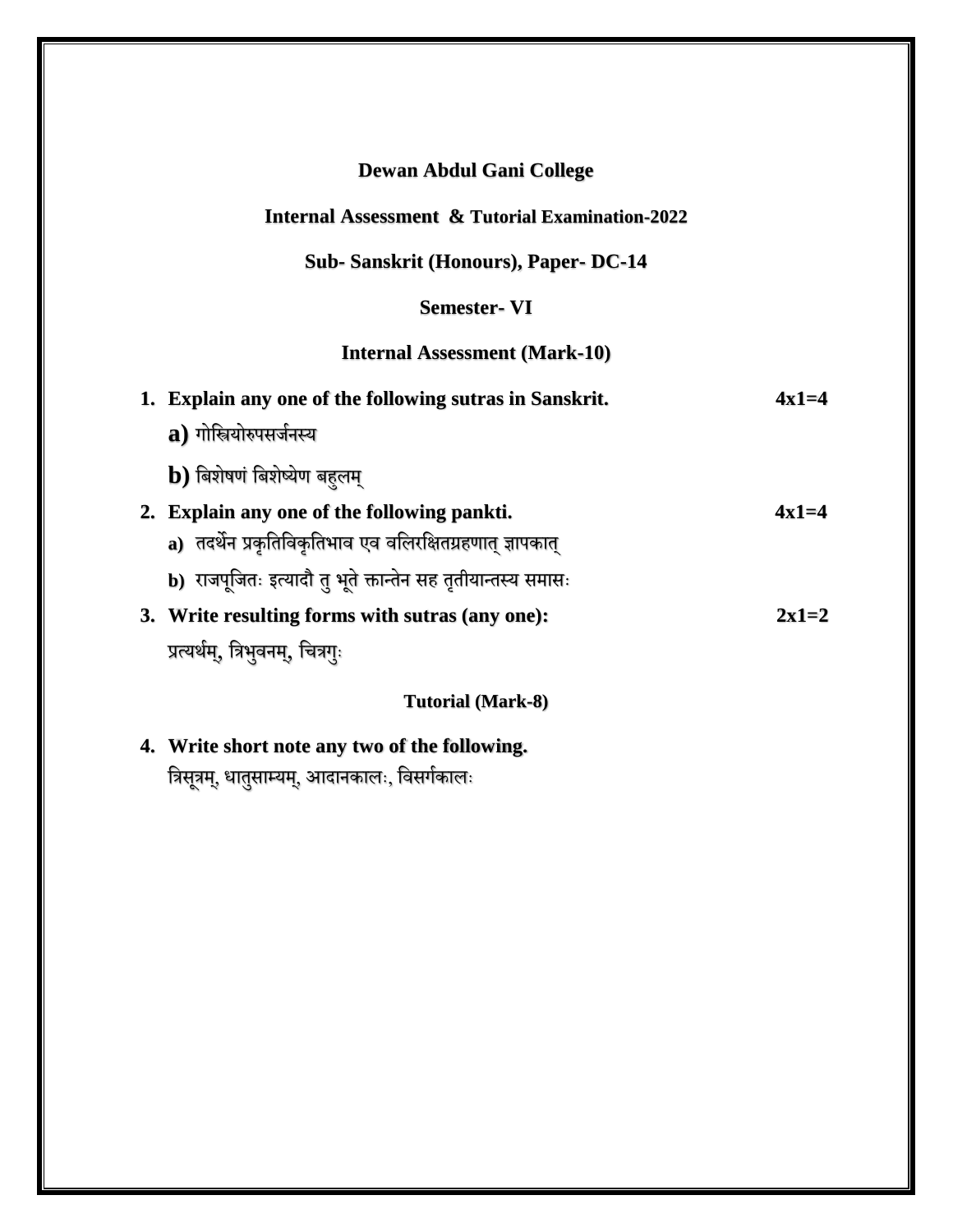# **Internal Assessment & Tutorial Examination-2022**

# **Sub- Sanskrit (Honours), Paper- DSE-3A**

### **Semester- VI**

### **Internal Assessment (Mark-10)**

**1. Answer any one question of the following:- 10x1=10**

- a) हिरण्यगर्भसूक्ते ऋषि कः? सूक्तस्यास्य दार्शनिकमूल्याङ्कनं विशदेन करोतु ?
- b) वाकसूक्ते का च देवता ? अस्मिन् सूक्तावलम्वने वाग्देव्याः स्वरूपवैशिष्ट्यञ्च निरुप्यताम् ?
- c) वैदिकलेट्लकारस्य संक्षिप्तपरिचयं प्रयच्छतु ?

# **Tutorial (Mark-8)**

# 2. **Explain any one of the following questions in sanskrit:- 4x1=4**

- a) हिरण्यगर्भः समवर्तताग्रे भूतस्य जातः पतिरेक आसीत् । स दाधार पृधिवीं द्यामुतेमां कस्मै देवाय हविषा विधेम ॥
- **b**) अहं रुद्रेभिर्वसुभिश्चराम्यहमादित्यैरुत विश्वदेवैः । अहं मित्रा वरुणोभा बिभर्म्यमिन्द्राग्नी अहमश्विनोभा ॥

# **3. Answers the short questions any four of the following: 4x1=4**

- a) दशतयी कस्य वेदस्य नामान्तरम् ?
- b) उपनिषद् शब्दस्य अर्थः किम् ?
- c) कति वेदाः सन्ति ?
- d) मनुमत्स्यकथा कुत्र प्राप्यते ?
- e) उषासूक्तस्य ऋषि कः ?
- f) वेदस्य मुखम् किम् ?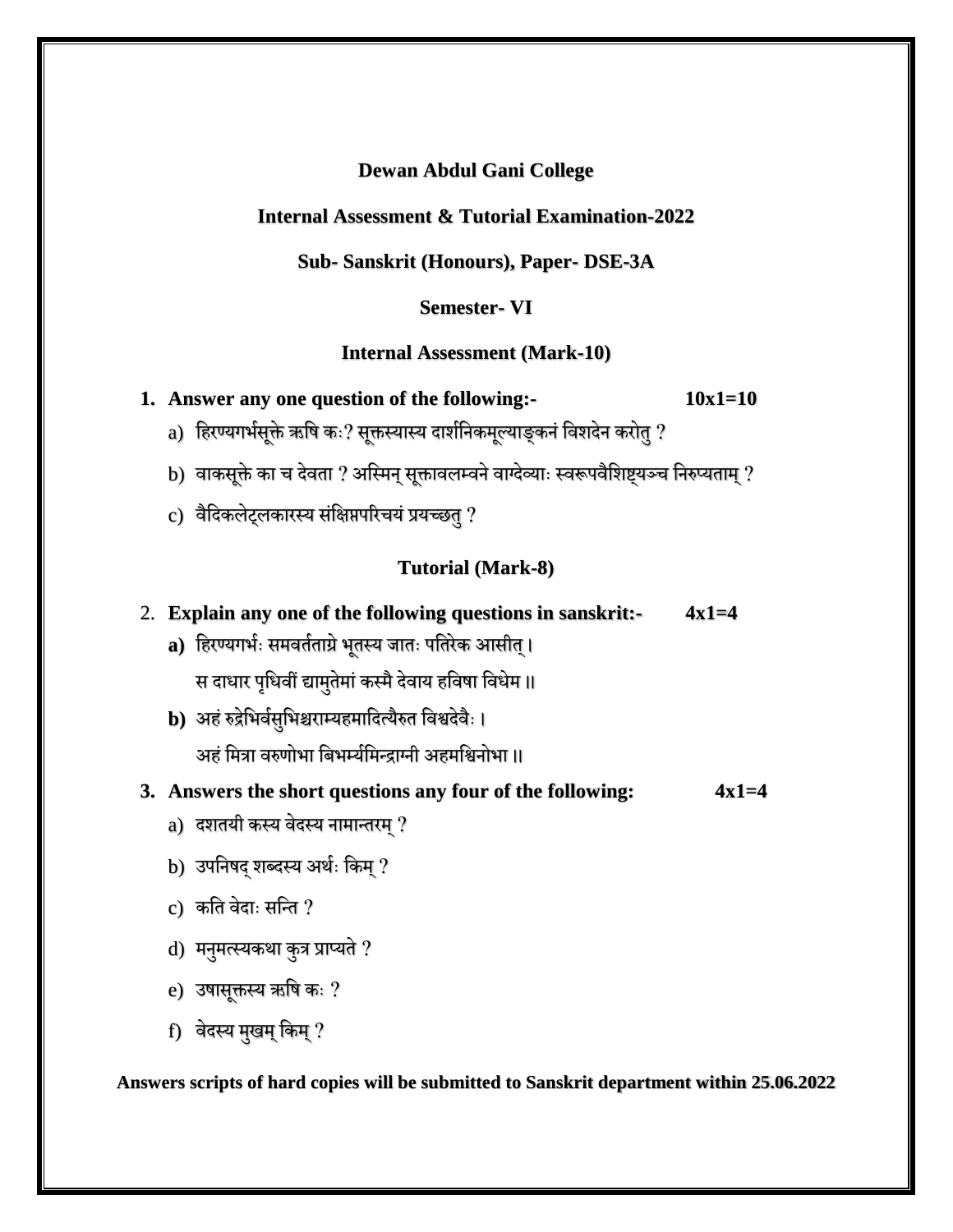### **Internal Assessment & Tutorial Examination-2022**

# **Sub- Sanskrit (Honours), Paper- DSE-4A**

### **Semester- VI**

#### **Internal Assessment (Mark-10)**

#### **1. Answer any one question of the following:- 10x1=10**

- a) Give a graphic description of the autumn as found in the Bhattikavyam canto-ii
- b) Discuss after Dandin the charactertitics of a Mahakavya.

#### **Tutorial (Mark-8)**

- **2. Explain any two of the following questions in sanskrit:- 4x2=8**
	- a) वनानि तोयानि च नेत्रकल्पैः पुष्पैः सरोजैश्च निलीनभृङ्गे। परस्परां विस्मयवन्ति लक्ष्मी मालोकयाञ्चक्रुरिवादरेण ॥
	- **b)** अदृक्षताम्भांसि नवोत्पलानि रुतानि चाश्रोषत षट्पदानाम् । आघ्रायि वान् गन्धवहः सुगन्धस्तेनारविन्दव्यतिषङ्गवांश्च ॥
	- c) इह शिष्टानुशिष्टानां शिष्टानामपि सर्वथा । वाचामेव प्रसादेन लोकयात्रा प्रवर्तते ॥
	- d) गौगौंः कामद्घा सम्यक् प्रयुक्ता स्मर्यते वुधैः । दुष्प्रयुक्ता पुनर्गोत्वं प्रयोक्तुः सैव शंसति ॥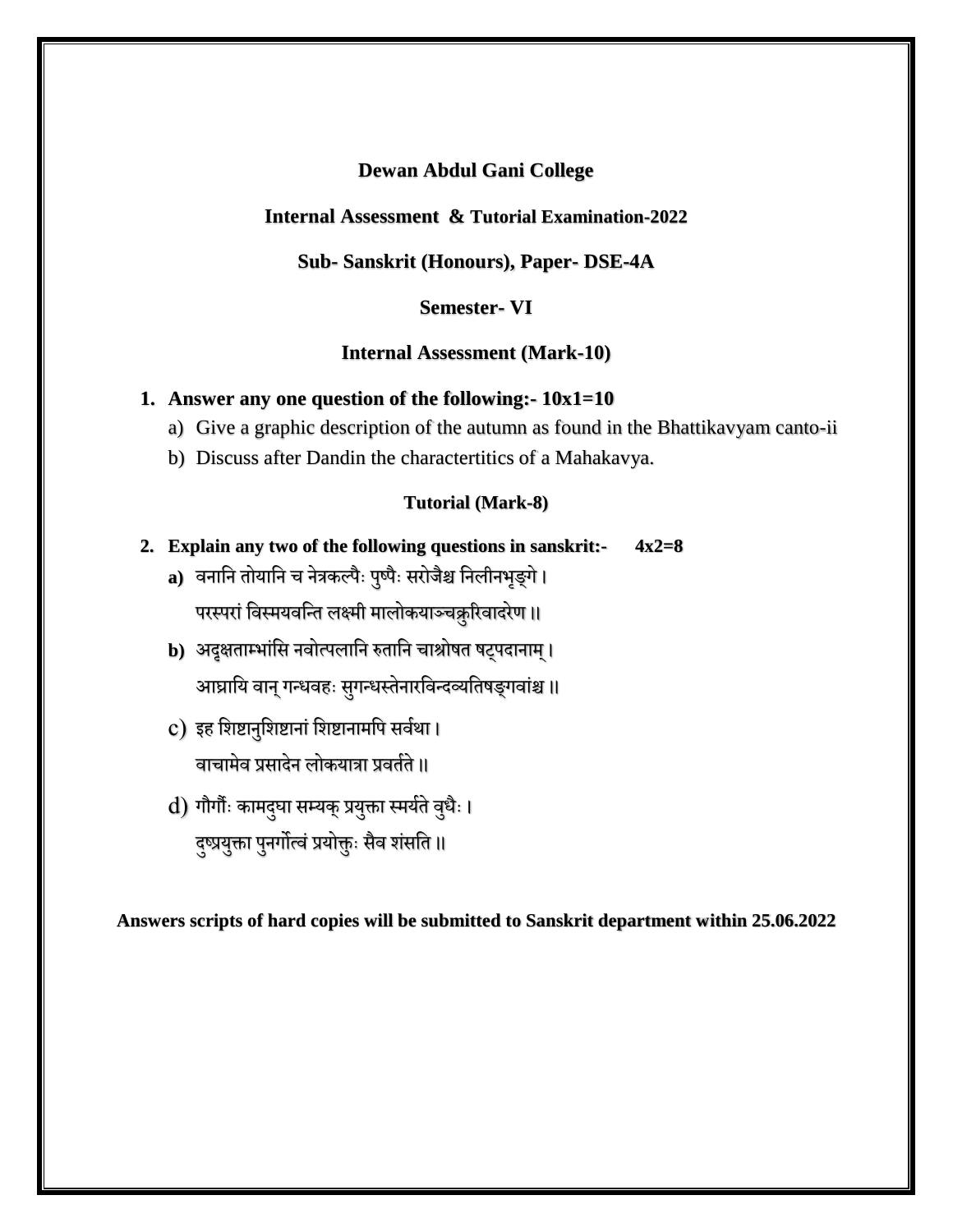### **Internal Assessment-2022**

# **Sub- Sanskrit (Honours), Paper- SEC-2A**

# **Semester- VI**

# **Internal Assessment (Mark-10)**

- **1. Write a letter in Sanskrit using Devnagari script of the following: 10**
	- **a)** सांस्कृतिकोत्सवविषये मित्रमुद्दिश्य पत्रं लिखतु ।
	- **b**) शिक्षाशुल्कमोचनार्थं अध्यक्षं प्रति आवेदनपत्रम् ।

# **Tutorial (Mark-8)**

### **2. Write a Seminar Paper on 'Is Sanskrit a dead language'? 8**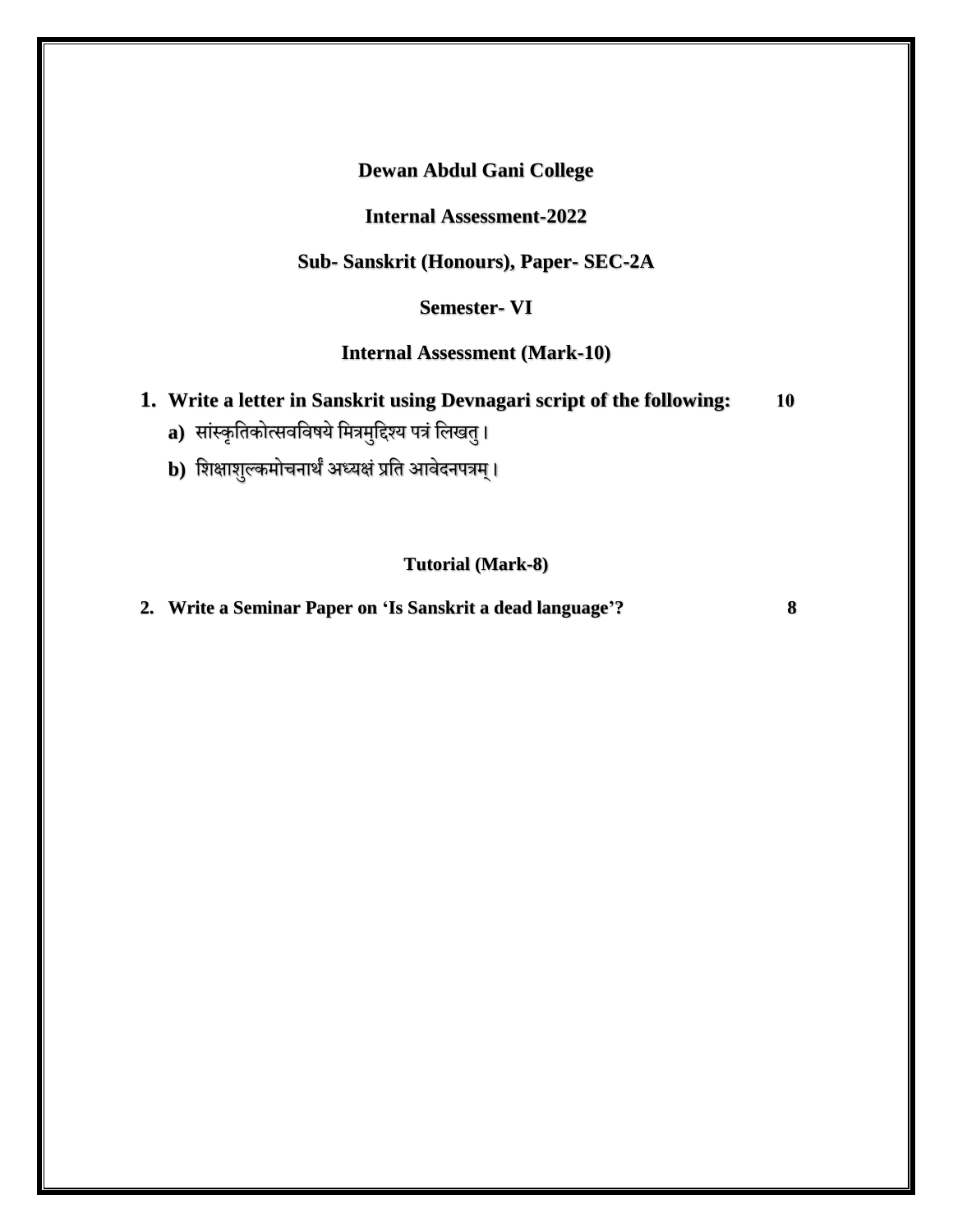### **Internal Assessment & Tutorial Examination-2022**

**Sub- Sanskrit (General), Paper- DSE-2A**

### **Semester- VI**

#### **Internal Assessment (Mark-10)**

#### **1. Answer any one question of the following:- 10x1=10**

- a) Discuss the nature of व्रह्मण as revealed in आत्मि्।
- b) What do you mean by the fort. How many type of forts are there. Explain their characteristic and importance. Which one of them is the best according to Manu.  $2+2+5+1=10$

#### **Tutorial (Mark-8)**

# **2. Explain any two of the following questions: 4x2=8** a) कुर्वन्नेवेह कर्माणि जिजीविषेच्छतं समाः ।

- एवं त्वयि नान्यथेतोऽस्ति न कर्म लिप्यते नरे ॥
- b) अन्धं तमः प्रविशन्ति येऽविद्यामुपासते । ततो भूय इव ते तमो य उ विद्यायां रताः ॥
- c) एकमेव दहत्यग्निर्नरं दुरुपसर्पिणम् । कुलं दहति राजाग्निः सपशुद्रव्यसञ्चयम् ॥
- d) अद्यात् काकः पुरोडाशं श्वावलिह्याद्धविसितथा ।

स्वाम्यञ्च न स्यात् कस्मिंश्चित् प्रवर्तेताधरोत्तरम्॥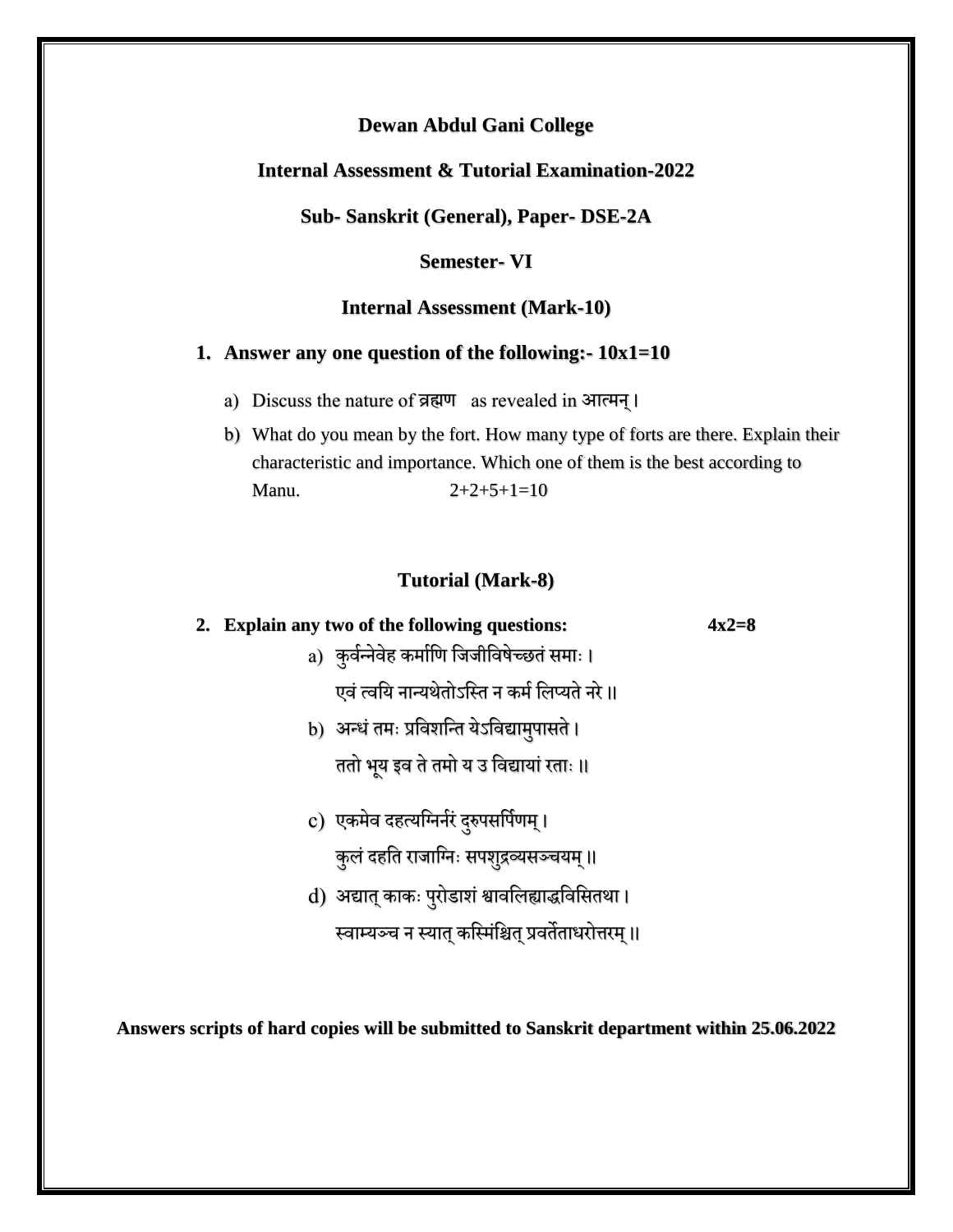# **Internal Assessment & Tutorial Examination-2022**

**Sub- Sanskrit (General), Paper- SEC-4A**

#### **Semester- VI**

#### **Internal Assessment (Mark-10)**

#### **1. Answer any one of the following question: 10x1=10**

- a) Write a detailed note on Sanskrit project- Explain in step by step.
- b) Prepared projrct on- वीरवरकर्था.

#### **Tutorial (Mark-8)**

**2. Re-write the following any one verses (अशुद्धपाठ) using proof correction marks: 8x1=8**

### **मूलपाठ**

a) सरसिजमनुविद्धं शैवलेनापि रम्यं मलिनमपि हिमांशोर्लक्ष्म लक्ष्मीं तनोति । इयमधिक मनोज्ञा वल्कलेनापि तन्वी किमिव हि मधुराणां मण्डनं नाकृतीनाम् ॥

### **अशुद्धपाठ**

सरसिजन मनु विद्ध शावलेनापि रम्यम् मलिनमपि हिमांश लक्ष लक्षी तलोति । इयंधिक मनोत्रा वल्कलेनापि तन्वी किमिवि हि मधुराणा मन्डनं नाकृतीनाम् ॥

### **मूलपाठ**

b) इदं किलव्यजमनोहरं वपुः तपःक्षमं साधयितुं य इच्छति । ध्रुवं स नीलोत्पल पत्रधारया शमीलतां छेत्तुमृषिर्व्यवस्यति ॥ **अशुद्धपाठ**

इद किलव्यजमनोहर वप तप क्षम साधयित य इट्टति । ध्रुवं स नीलोर्पल पत्रधारया शमीलतां छेत्तुमृषिर्व्यवस्यति ॥